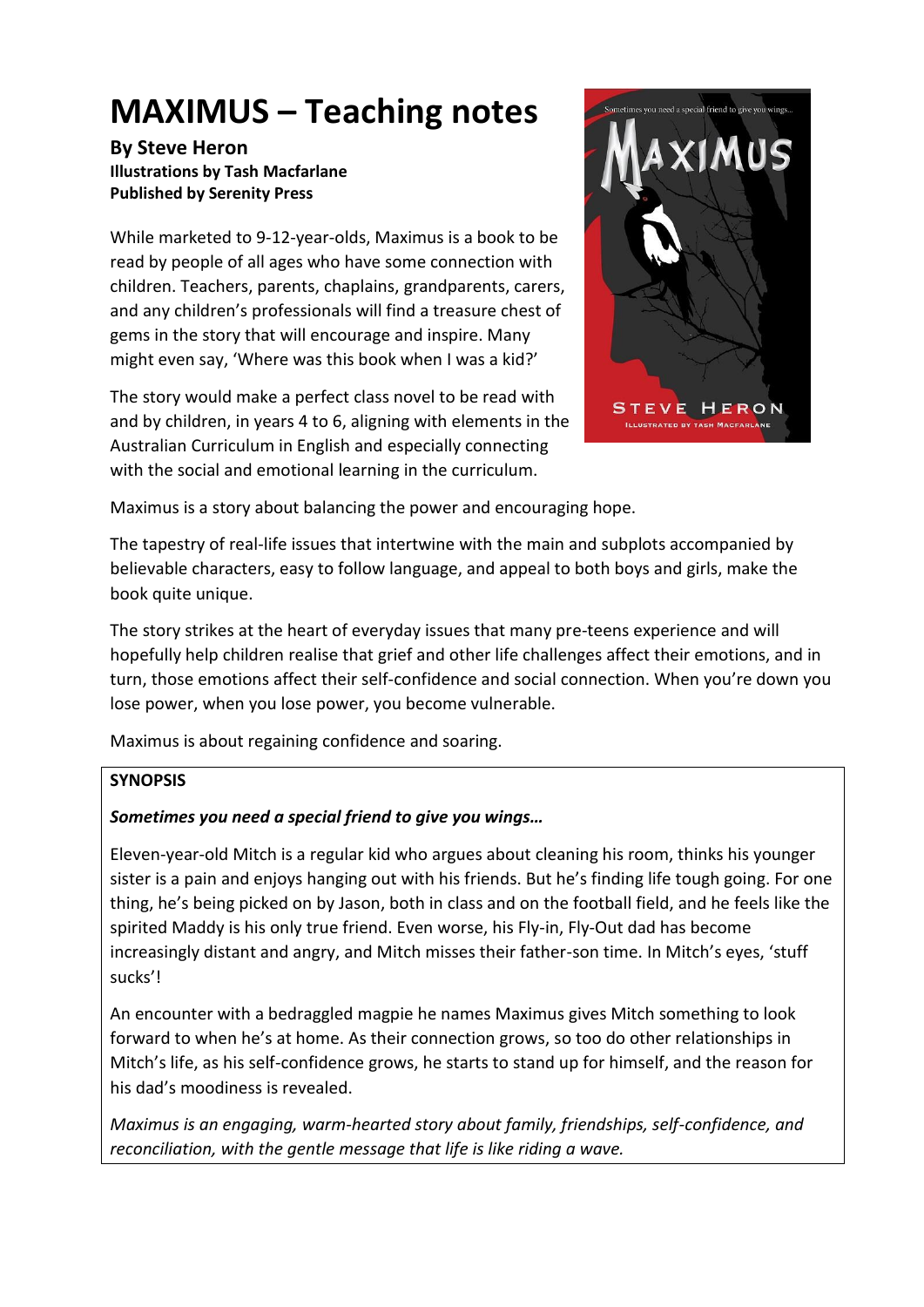## **ABOUT THE AUTHOR**

- $\leq$  Steve Heron was born in Western Australia in 1956.
- $\leq$  Steve has a passion to power hope in children, especially through children's literature. His love of picture books is shown by his extensive collection.
- $\blacktriangleright$  Steve craves to write quality picture books and novels that engage children, at the same time assist them with things life can throw at them.
- He aspires to *keep it real and unreal for kids* in his books.
- Steve founded Nurture Works Foundation and developed the acclaimed *BUZ - Build Up Zone* social and emotional programs and initiatives used in many primary schools.
- $\blacklozenge$  He recently retired from 40 years of pastoral work with children to focus on writing.
- Steve wrote a series of six picture books in the *Feel Safe Feel Right* Series with Nurture Works and self-published *Bully-Proofing*.
- $\blacktriangleright$  Maximus is Steve's first book to be published by a Trade Publisher.
- $\leq$  In 2016, he was listed in the Queen's Birthday honors and received an Order of Australia Medal.

# **CHARACTERS**

**Mitch Overton** – Main character (protagonist) – Extraordinarily normal kid, Mr Joe average, unassuming, loyal and a little naïve. Likes computer games, birdwatching, and Grandma's brownies.

**Maddy (Maddison) Fairweather** - a strong independent girl with a spirited sense of humour who is not a girly girl nor a tomboy. Mitch's closest friend. Likes telling jokes, playing footy, taking photos.

**Jason Allen** – Mitch's Nemesis - Sporty, athletic, leader, slightly arrogant.

**Mr (Eddie) and Mrs (Renae) Overton** (Mitch's parents) – Middle-class parents trying to get ahead.

**Megan Overton** (Mitch's little sister) – sweet and sour, spicy and spunky. Switched on.

**Ryan Johnson** – aboriginal boy oozing with integrity and Noongar cultural awareness, Mitch's slightly estranged friend.

**Tiana Olszewski** – fiercely energetic, loyal, fast runner, lefty.

**Mr Thomas** (Year 6 teacher) – Mr Perfectionist, motivated, creative and quirky.

**Ms A** (Alphonsoramartinez) (School deputy) - Firm, fair and friendly.

**Andrew** (the school chaplain) – in touch and approachable.

**Jack Vodouris** – a follower, hardly stands up on his own – shadows Jason.

**Li Tan Nguyen** – beautifully minded, intelligent, and thoughtful, child and grandchild of Vietnamese boat people.

**Fleur Armstrong** – Li Tan's friend – quiet, petit.

**Crystal Rose Cameron** – Queen bee of the plastic populars, thinks she is the best.

**Rachel Barton** – Crystal's friend, follower, and minion.

**Heather Fairweather** (Maddy's mum) – a strong, self-motivating and successful widow.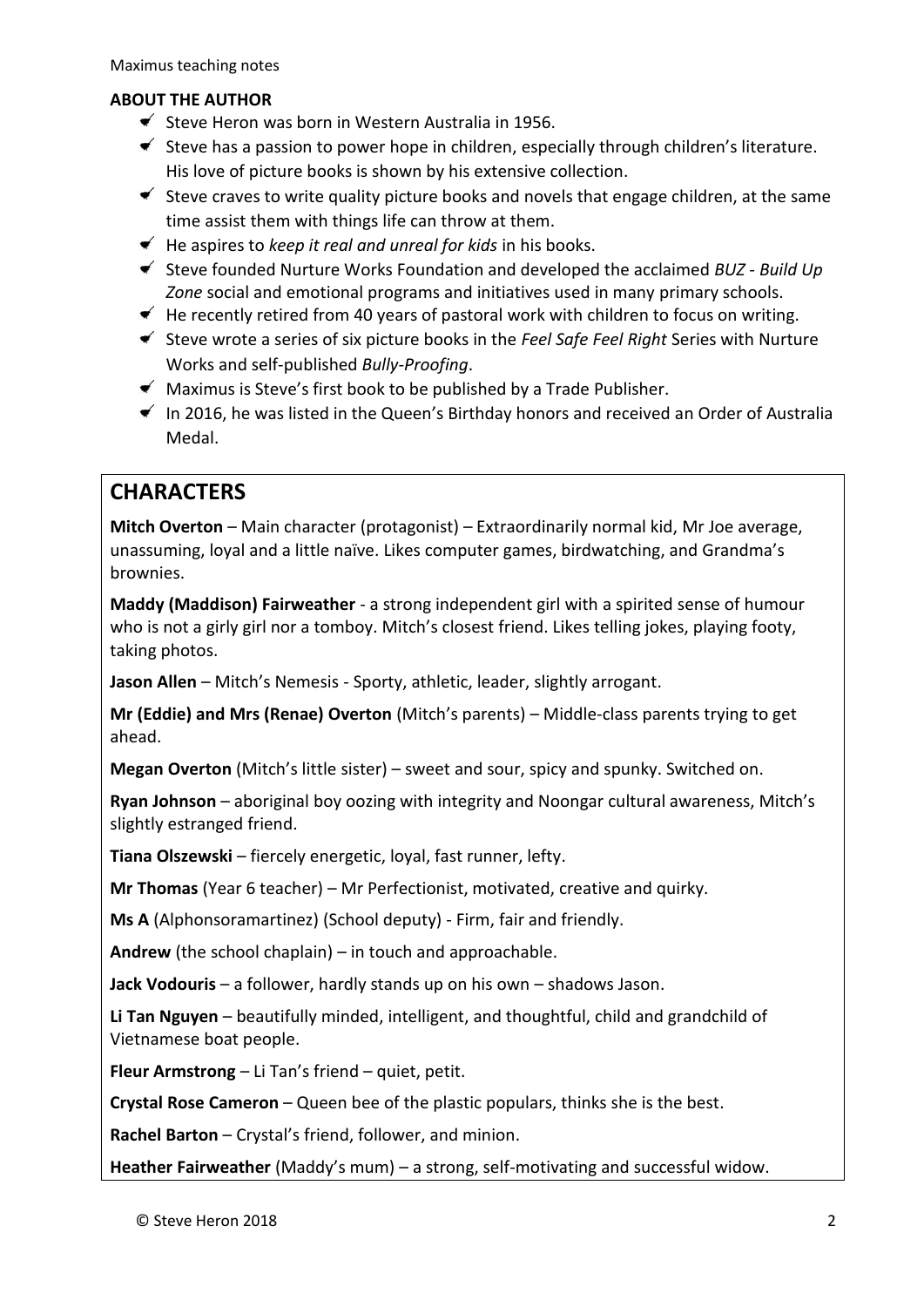# **MAXIMUS TEACHING NOTES**

These teaching notes will be useful in addressing the Australian Curriculum:

- English content Language, Literature, and Literacy as well as
- Health and Physical Education content Personal, Social & Community Health for students in years 4 to 6.

# **LEARNING OBJECTIVES – AUSTRALIAN CURRICULUM ALIGNMENT (See separate document for content covered and AC Tags)\***

### **THEMES PRESENT IN MAXIMUS**

- Friendships (including boy/girl)
- family conflict
- bullying
- self-confidence
- conflict resolution
- loyalty
- grief
- diversity
- Anzac spirit

#### **BEFORE READING**

In the story, Mitch says, 'Stuff sucks.' What things get you down at school and at home? Who are your loyal friends? (including adults)

Study the book cover. What does the artwork suggest? What do you think the story is about?

#### **STRUCTURE OF NARRATIVE**

*Maximus* is narrated in the first-person perspective by the protagonist Mitch.

- 1. Plot the main narrative elements using a story arc (exposition, rising action, climax, falling action, resolution). Is there more than one story arc?
- 1. A critical moment in the story is when Mitch loses his cool and finds himself clouting the tallest child in the class on the chin. What does this moment reveal about Mitch's character?
- 2. Which event is the high point of tension in the story? How does the author build the tension towards the climax?
- 3. Are there multiple high points of tension?
- 4. Who is the antagonist in the story? Remember the antagonist doesn't have to be a person.
- 5. Is there more than one plot? If so what are they?
- 6. Are there any plot points that are unresolved at the end?
- 7. What event could trigger a sequel?
- 8. What ideas do you have for a sequel?

#### **AFTER READING**

*Extension*: Write a personal reflection of a major change or adverse experience in your life. How did you cope? Did your experience teach you any important lessons or change you in any way? If you are still struggling with some issues, where could you seek support?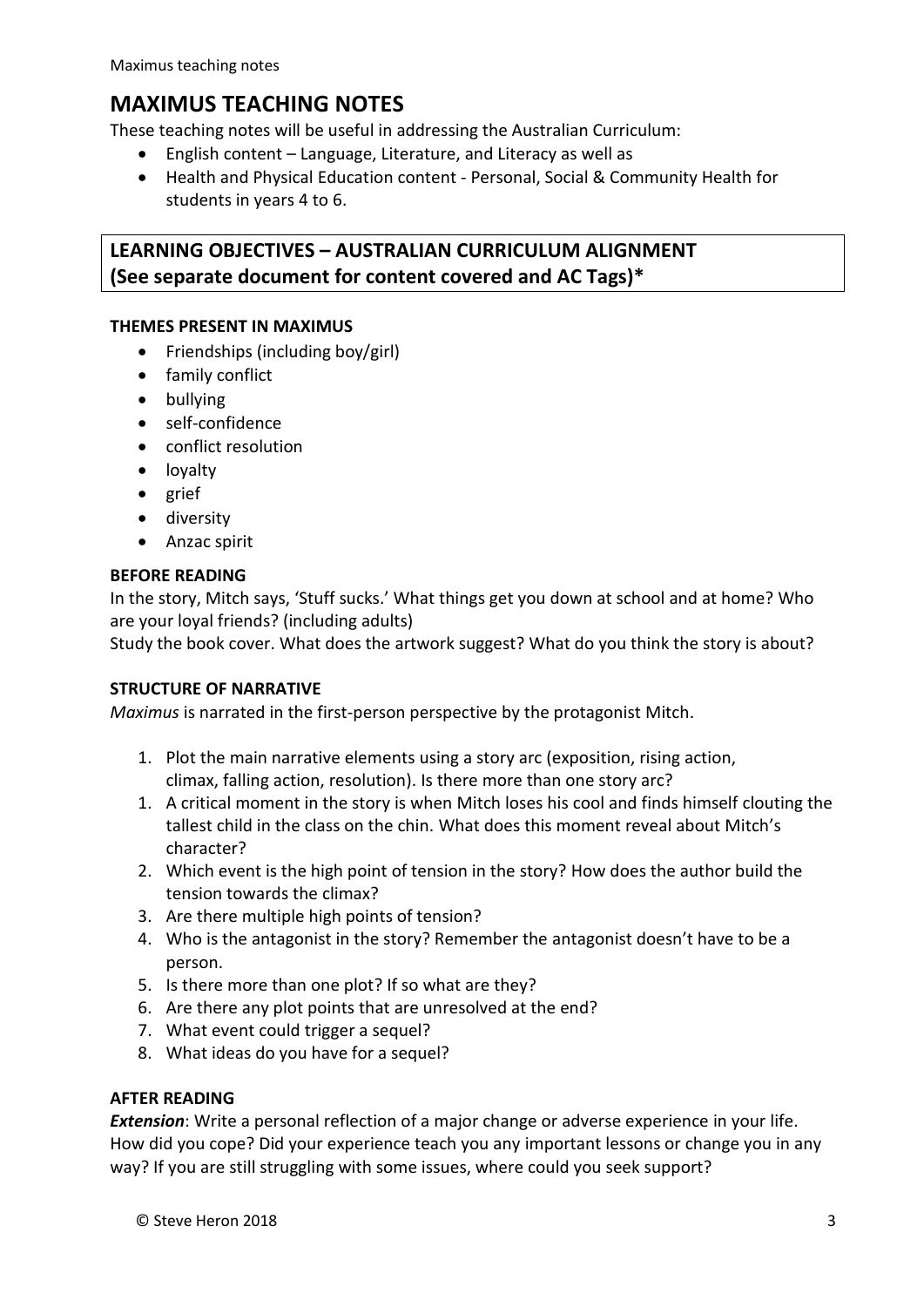Maximus teaching notes

#### **Descriptive Writing**

The scene with dad losing his cool at the dinner table is a great example – see separate notes.\* The author has provided the first draft of this small but powerful segment as well as the final piece of the manuscript. This allows for comparison in the descriptive writing in the editorial process.

#### **Book Review**

Write a book review of the novel to provide your opinion. Discuss the writing style, characters, plot, and action. Do you think Steve Heron has managed to write a story that appeals to both boys and girls?

#### **Sample Book Review Template:**

Introduce the book with the title in an interesting way

Tell about the book in a captivating way (DON'T SPOIL THE RESOLUTIONS)

*The character I relate to the most is because . ..*

*Ilike because...*

Favorite part of the story *(The funniest part… My favorite part… I liked when...)*

Recommendation including information about the genre, the age you suggest, and interests

*(Ifyoulike... I recommend this to….)*

# **QUESTIONS FOR READING, REFLECTION AND DISCUSSION AFTER EACH CHAPTER**

#### **CHAPTER ONE: Furry Pizza Crusts**

What gets you down at home? Write a list and seal them in a diary or envelope.

#### **CHAPTER TWO: First Encounter of the Feathered Kind**

What gets you down at school? Write a list and add to your diary or envelope.

#### **CHAPTER THREE: Irrespective**

Write (or tell) about a time you made friends with an animal (other than your family pet).

#### **CHAPTER FOUR: Just a Bubble**

What do you like doing with your friends? What makes somebody a good friend?

#### **CHAPTER FIVE: Koolbardi**

What do you know about aboriginal culture? Research an aboriginal *Dream-time* story about a bird or animal.

#### **CHAPTER SIX: The Charm**

Do you know the meaning of your name? How do we choose names - for people, pets, etc.?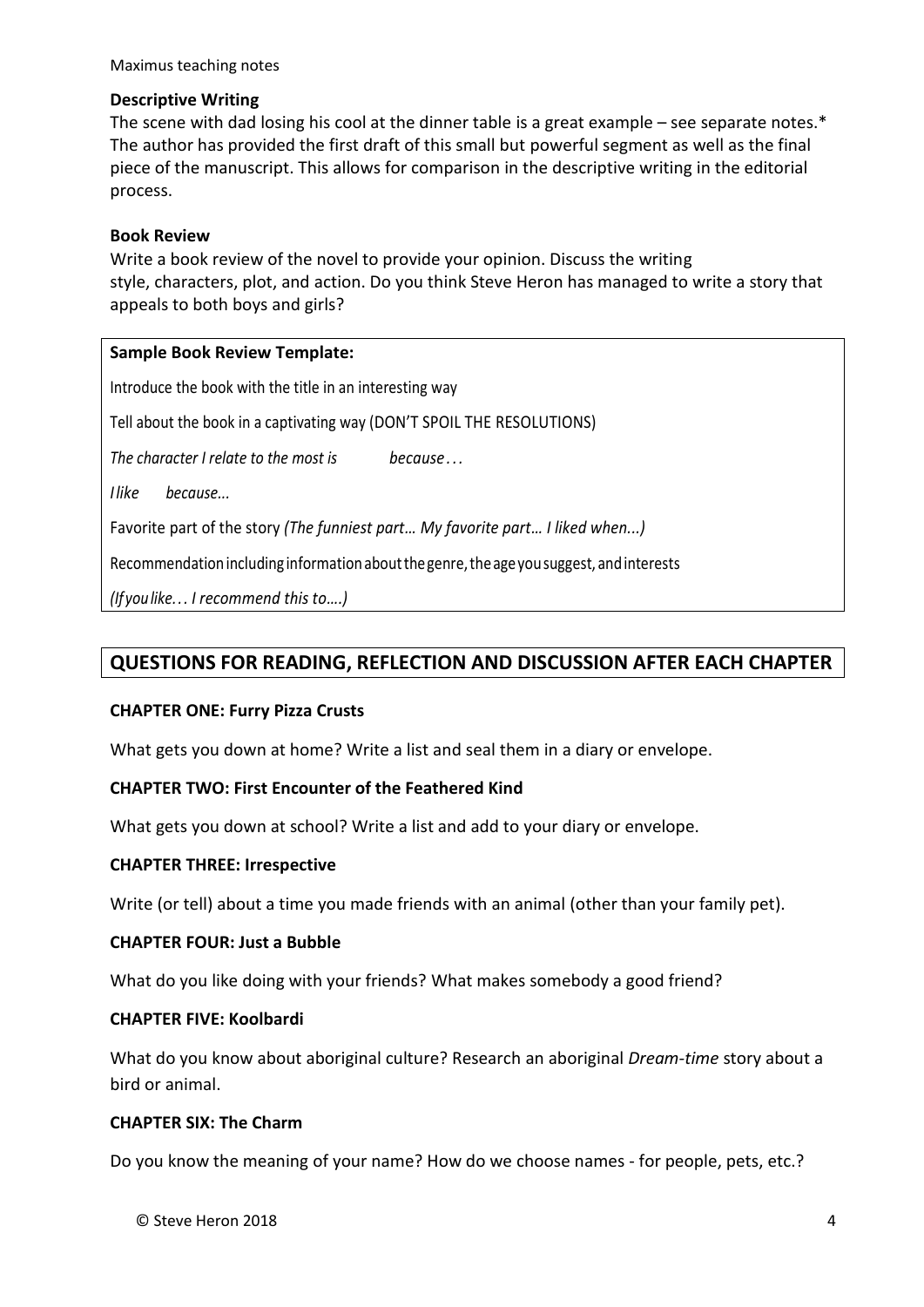#### **CHAPTER SEVEN: Grandma's Brownies**

What kinds of things do parents argue about? What is your favourite grandparent's treat?

#### **CHAPTER EIGHT: The Eruption**

Write (or tell) about a time you lost your cool. Use descriptive text.

#### **CHAPTER NINE: Rock-ness**

Where is your safe place? Who are your safe people you can talk to? Why is it important to have safe people to talk to?

#### **CHAPTER TEN: Knuckle-Pinkie**

What do you think Andrew meant when he told Mitch to *Balance the Power*? Rewrite this in your own words.

#### **CHAPTER ELEVEN: The Big Talk**

How would your parents have dealt with this situation? How would you have dealt with this situation if you were Mitch's parents?

#### **CHAPTER TWELVE: Stuff Sucks**

What do you notice about the tone of Mitch's poem from beginning to end? Journaling can be useful to express your feelings and help you to move on. Write your own *Stuff Sucks* poem.

#### **CHAPTER THIRTEEN: Reconnecting**

What ANZAC symbol or story means the most to you? Why?

#### **CHAPTER FOURTEEN: Go the Bayside Blues**

The process Ms A. used to help the boys fix their relationship is based on *Restorative Justice*. What do you think *Restorative Justice* means? Do you think it can have a positive outcome?

#### **CHAPTER FIFTEEN: Bittersweet**

When do you achieve something that lifted your self-confidence? What other things can help us feel better about ourselves?

#### **CHAPTER SIXTEEN: The Rosemary Twig**

What do you think Martin Luther King's saying means? *Darkness cannot overcome darkness, only light can do that.* Rewrite this in your own words. Write a creative short story about a situation where light overcomes darkness.

#### **CHAPTER SEVENTEEN: Unsucks**

*Sucks to Unsucks* is Mitch's way of saying changing negatives to positives. Write your own *Sucks to Unsucks* or negatives to positives poem. (In your journal)

#### **CHAPTER EIGHTEEN: Symbols and Heroes**

 $\heartsuit$  Steve Heron 2018  $\qquad \qquad$